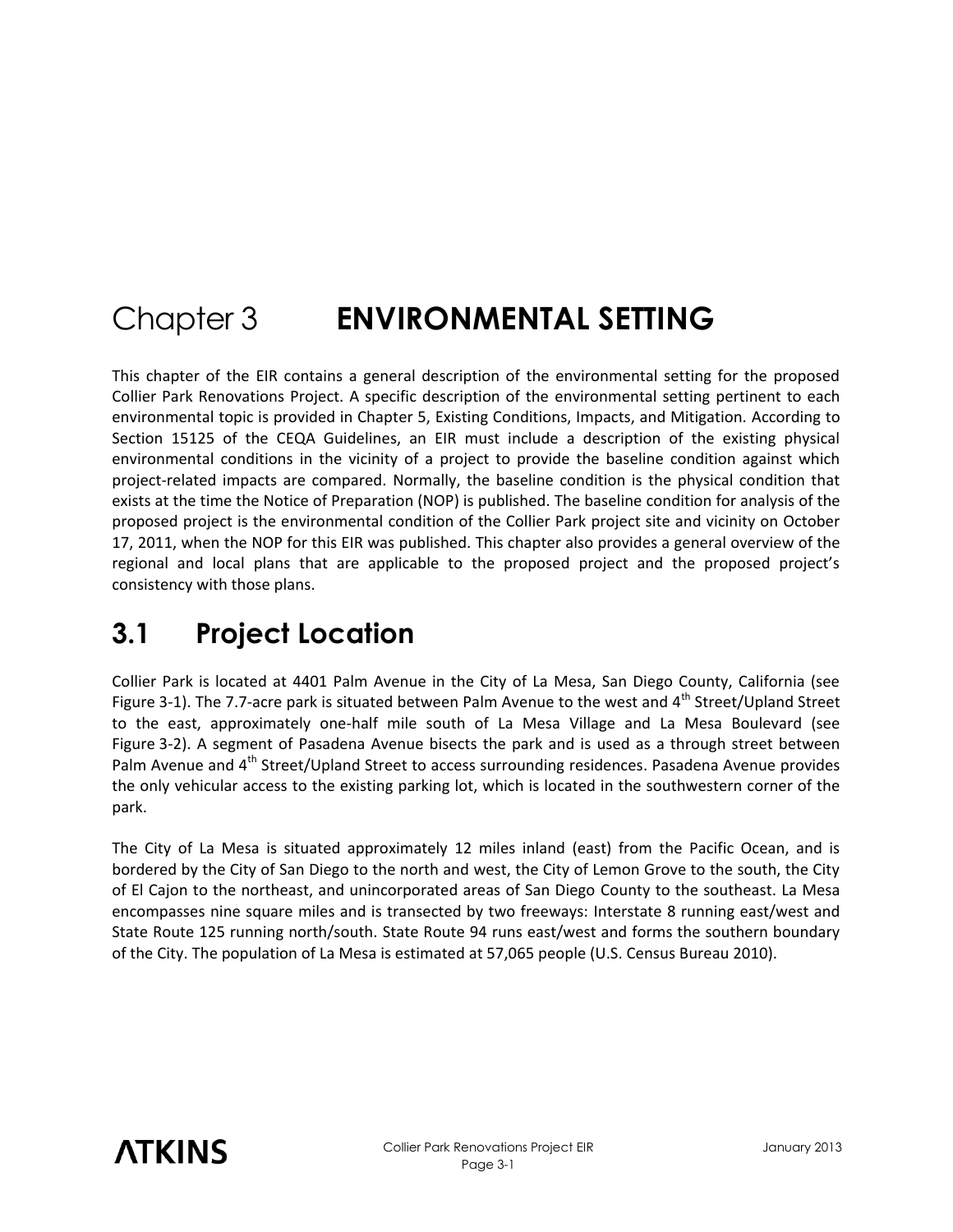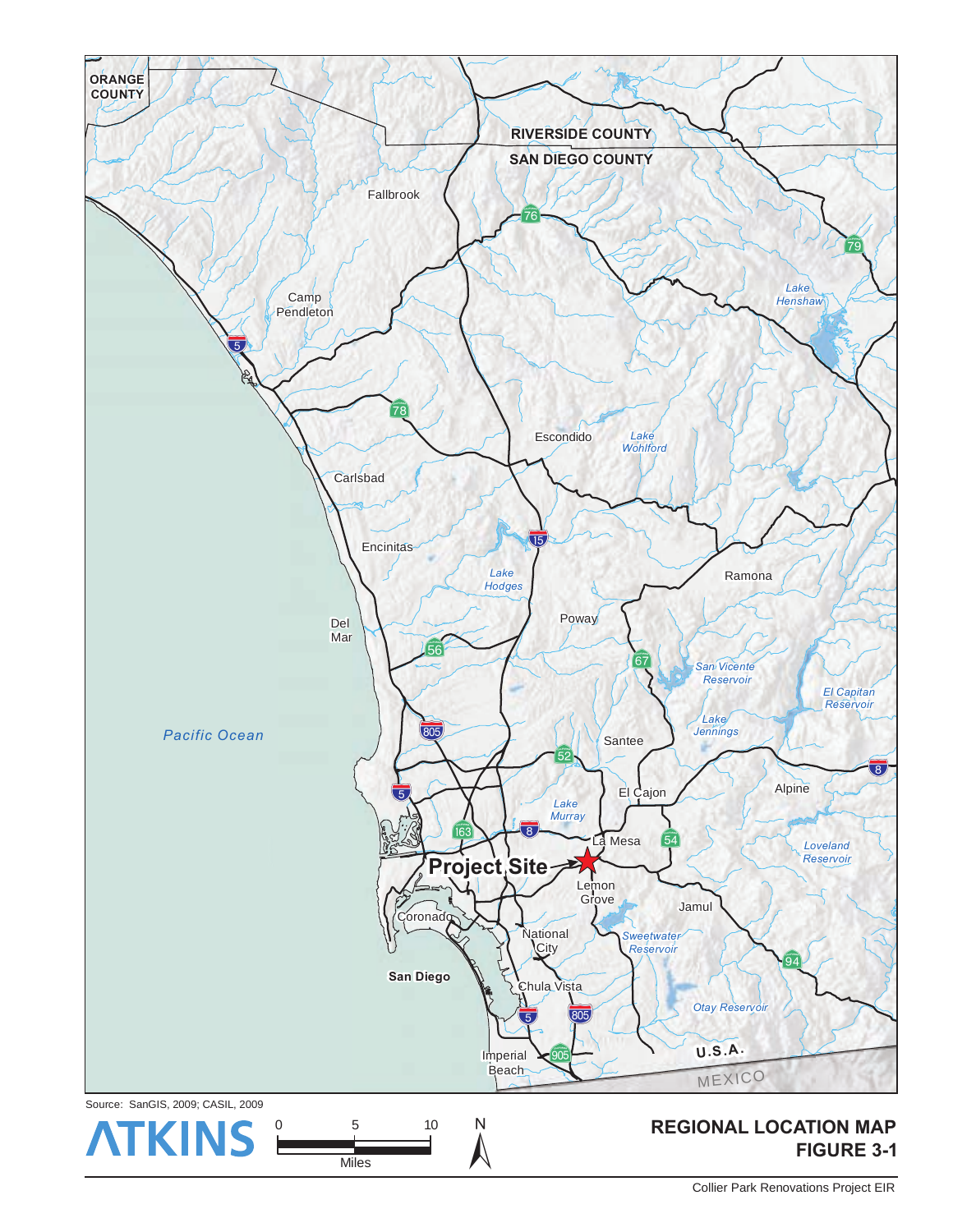

![](_page_2_Picture_1.jpeg)

Feet

**FIGURE 3-2**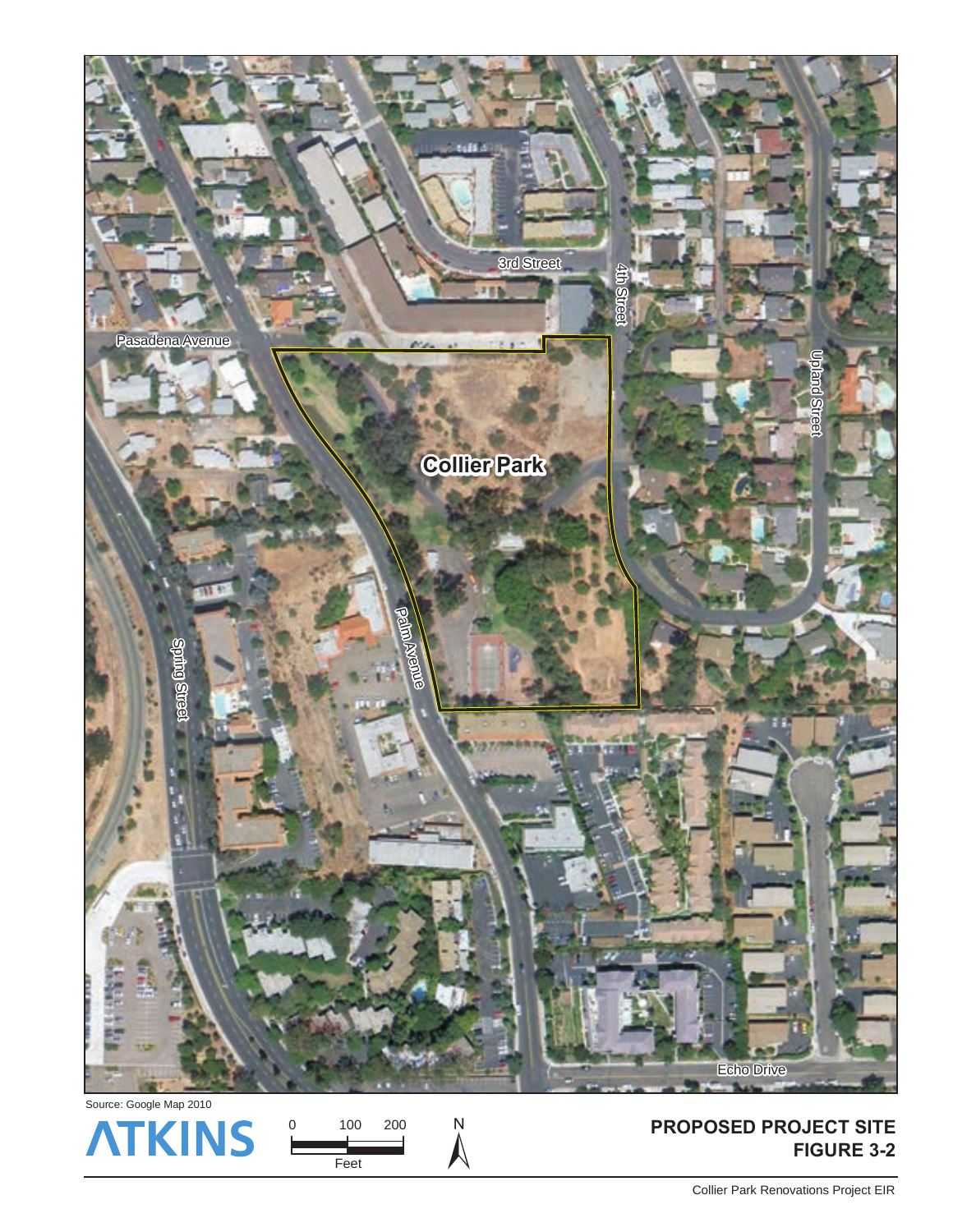### **3.2 Land Use and Built Environment**

The adopted La Mesa General Plan (City of La Mesa 1996) land use designation for Collier Park is neighborhood park. Land use designations surrounding the park include multiple unit residential to the north, suburban residential (single-family homes) to the east, and a combination of multiple unit residential and mixed use urban to the south and west.

Collier Park is the oldest municipal park in the City of La Mesa, dating back to 1915. Only the southern and western portions of the park, referred to as the Panhandle area, have been developed. Existing recreational use facilities in the Panhandle area include a lit tennis court, tot lot playground, restrooms, picnic area with several tables and barbeques, and parking lot for 25 cars. In addition, a Spring House and drinking fountain are located adjacent to the Panhandle area. Collier Park and the Spring House are designated as a La Mesa Historical Landmark, but the Spring House has suffered considerable structural damage over the years and has been closed for occupancy since 1981 due to its deteriorated condition.

# **3.3 Landform and Vegetation**

The topography of Collier Park ranges from relatively flat, primarily in the developed southern and western portions of the park (Panhandle area), to steep hillsides sloping up to the primarily undeveloped northern and eastern portions of the park (History Hill and Collier Club House areas). Elevations range from approximately 500 feet above mean sea level to approximately 545 feet above mean sea level, generally from south to north. A concrete-lined drainage channel transects the southern half of Collier Park, running from Pasadena Avenue to just north of the existing playground, where it discharges into an underground storm drain line. The drainage channel, which is approximately five-feet wide, conveys nuisance runoff and storm water flows discharging from a storm drain inlet on Pasadena Avenue and from the surrounding parkland. A natural spring, emanating from beneath the Spring House, also discharges into the drainage channel through a small pipe just east of the Spring House.

Three general vegetation communities or land use types occur within Collier Park: urban/developed land, non-native vegetation/ornamental, and disturbed habitat. The non-native vegetation/ornamental community type occurs as ornamental plantings and recruits associated with the park's landscaping and undeveloped areas. Notable non-native and ornamental species observed within this vegetation community include pine (*Pinus* spp.), blue gum (*Eucalyptus globulus*), red gum (*Eucalyptus camaldulensis*), fan palm (*Washingtonia robusta*), queen palm (*[Syagrus romanzoffiana](http://www.calflora.org/cgi-bin/species_query.cgi?where-calrecnum=10704)*), Canary Island palm (*Phoenix canariensis*), bottlebrush (*Callistemon* sp.), Peruvian pepper tree (*Schinus molle*), Brazilian pepper tree (*Schinus terebinthifolius*), olive (*Olea europaea*), oleander, golden wattle (*Acacia pycnantha*), great bougainvillea (*Bougainvillea spectabilis*), giant reed (*Arundo donax*), pride of Madeira (*Echium candicans*), African fountain grass (*Pennisetum setaceum*), English ivy (*Hedera helix*), red apple ice plant (*Drosanthemun hispidum*), freeway ice plant (*Carpobrotus edulis*), Mission cactus (*Opuntia ficus-indica*), yucca (*Yucca* spp.), and turf grasses, among others. A few, isolated native species were observed scattered throughout the non-native vegetation, including telegraph weed (*Heterotheca grandiflora*), California everlasting (*Gnaphalium californica*), laurel sumac (*Malosma laurina*), California buckwheat (*Eriogonum fasciculatum*), deerweed (*Lotus scoparius*), and chaparral mallow (*Malacothamnus fasciculatus*). In addition, a single coast live oak tree (*Quercus agrifolia*) was observed in the northern-central portion of the park.

![](_page_3_Picture_9.jpeg)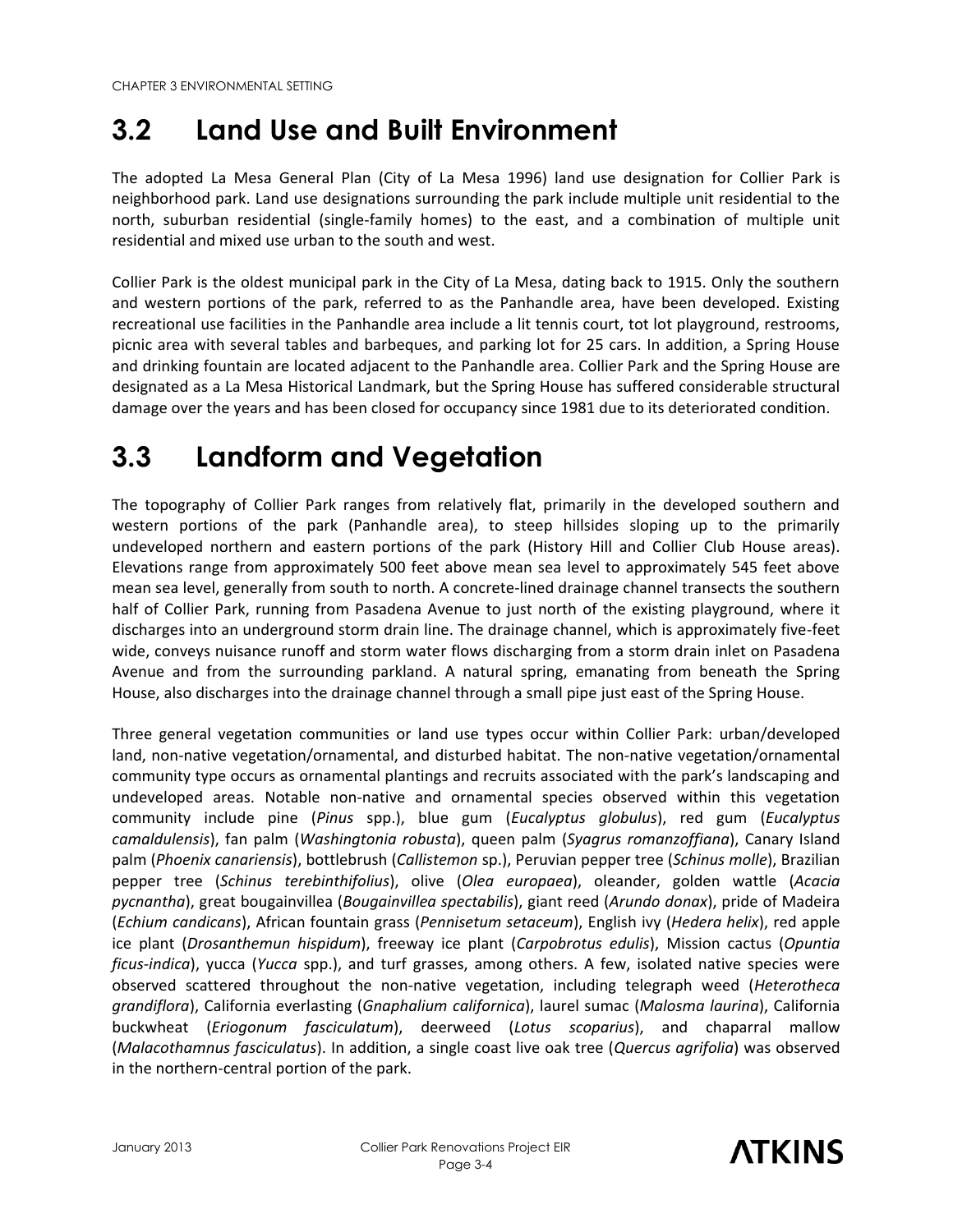# **3.4 Regional and Local Planning Context**

#### **3.4.1 SANDAG Regional Comprehensive Plan**

The San Diego Association of Governments (SANDAG) is the San Diego region's primary public planning, transportation, and research agency, providing the public forum for regional policy decisions regarding population growth, transportation planning and transit construction, environmental management, housing, open space, energy, public safety, and bi-national topics. The Regional Comprehensive Plan (RCP) for the San Diego Region, adopted by SANDAG in 2004, is a long-range planning document for the which establishes a strategic planning framework for decision-making with respect to anticipated regional growth, and the effect of regional growth on housing, economics, transportation, environmental planning, and overall quality of life needs. The RCP balances regional population, housing, and employment growth with habitat preservation, agriculture, open space, and infrastructure needs. The goal of the RCP is to increase the region's sustainability and encourage "smart growth" while preserving natural resources and limiting urban sprawl.

The proposed project would be consistent with the goals and the approach of the RCP because Collier Park is an existing neighborhood park within a developed urban area of La Mesa and would not contribute to urban sprawl. In addition, the proposed project would implement improvements to the park that would create a more effective use of open space and increase opportunities for recreational facilities, thereby addressing the public facilities and quality of life needs of the community.

#### **3.4.2 SANDAG Regional Transportation Plan**

SANDAG, as the Metropolitan Planning Organization and the Regional Transportation Planning Agency for the San Diego region, develops the Regional Transportation Plan (RTP). The 2050 RTP (SANDAG 2011) is the blueprint for a regional transportation system that further enhances our quality of life, promotes sustainability, and offers more mobility options for people and goods by developing an integrated, multimodal transportation system. The RTP is a long-range plan built on a set of integrated public policies, strategies, and investments to maintain, manage, and improve the transportation system so it meets the diverse mobility needs of our changing region through 2050. The goals of the RTP are structured into two overarching themes: 1) Quality of Travel and Livability; and 2) Sustainability. Quality of Travel and Livability relates to how the transportation system functions from the customers' perspective, and focuses on providing mobility, reliability, and system preservation and safety. Sustainability relates to making progress simultaneously in promoting social equity, a healthy environment, and a prosperous economy from a regional perspective. The RTP's vision for transportation supports the region's comprehensive strategy to promote smarter, more sustainable growth.

The existing pedestrian facilities in and around Collier Park are considered deficient. The proposed project would enhance the alternative transportation facilities at the project site, including pedestrian, bicycle and bus facilities, thereby encouraging alternatives to driving, which would be consistent with the goals of the RTP.

![](_page_4_Picture_8.jpeg)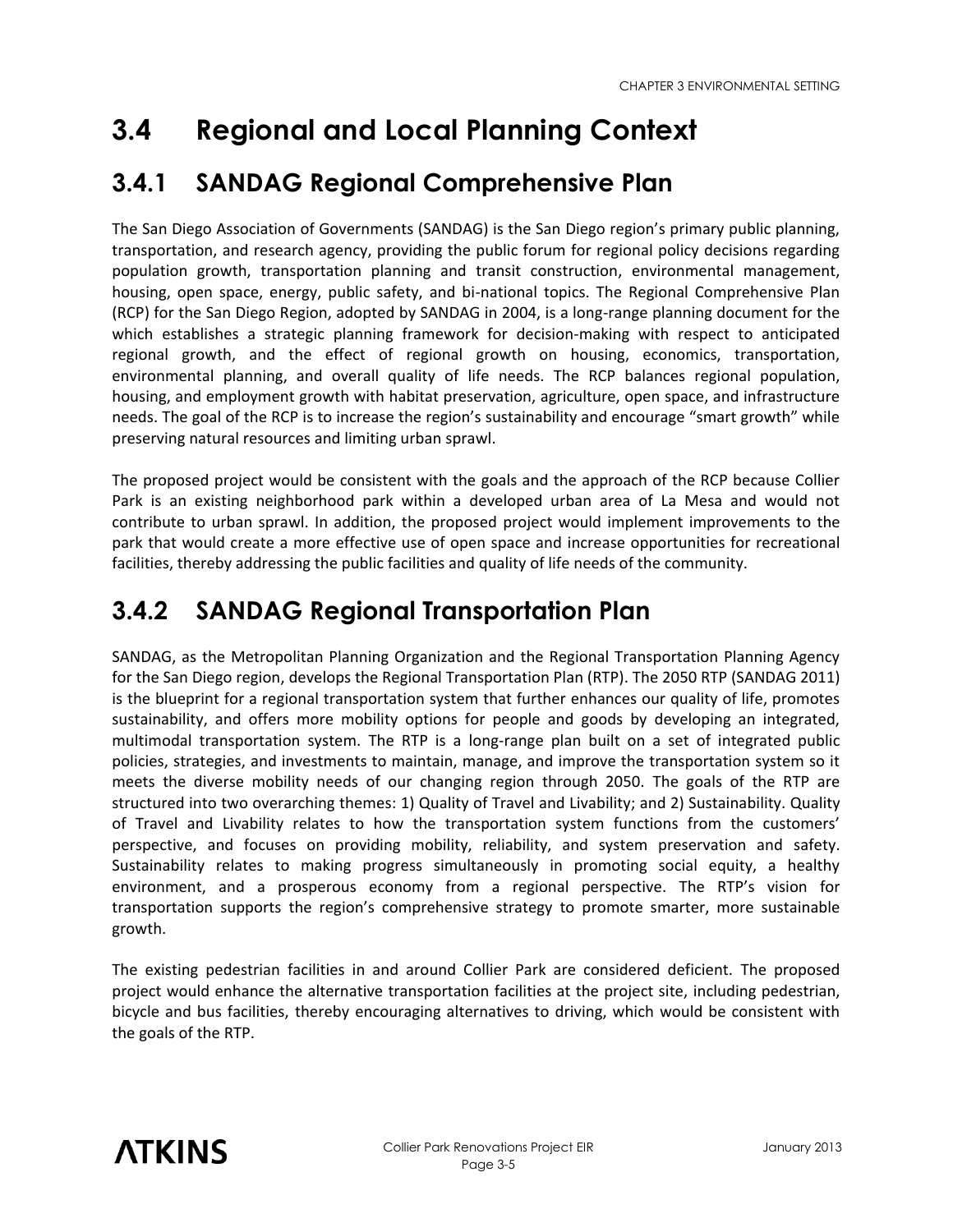#### **3.4.3 San Diego Regional Air Quality Strategy**

The San Diego Air Pollution Control District (SDAPCD) is the local agency responsible for the administration and enforcement of air quality regulations for San Diego County. The SDAPCD and SANDAG are responsible for developing and implementing the clean air plan for attainment and maintenance of the ambient air quality standards in the San Diego Air Basin (SDAB). The San Diego County Regional Air Quality Strategy (RAQS) was initially adopted in 1991, and is updated on a triennial basis, most recently in April 2009. The RAQS outlines the SDAPCD's plans and control measures designed to attain the more stringent California Ambient Air Quality Standard (CAAQS) for ozone. The SDAPCD has also developed the SDAB's input to the California State Implementation Plan (SIP), which is required under the federal Clean Air Act (CAA) for pollutants that are designated as being in non-attainment of National Ambient Air Quality Standards (NAAQS) for the basin.

The RAQS relies on information from the California Air Resources Board (CARB) and SANDAG regarding mobile and area source emissions and projected growth in the County. This information is used to project future emissions and develop appropriate strategies for the reduction of emissions through regulatory controls. The CARB mobile source emission projections and SANDAG growth projections are based on population and vehicle trends and land use plans developed by the cities and the County as part of the development of their respective general plans. As such, a project that proposes development that is consistent with the growth anticipated by the applicable general plan would be consistent with the RAQS. Because the proposed project would be consistent with the La Mesa General Plan (described below), it would also be consistent with the RAQS.

#### **3.4.4 San Diego Basin Plan**

The Water Quality Control Plan for the San Diego Basin (San Diego Basin Plan), adopted by the San Diego Regional Water Quality Control Board (RWQCB) in 1994, is designed to preserve and enhance water quality and protect the beneficial uses of all regional waters. Specifically, the San Diego Basin Plan: 1) designates beneficial uses for surface and ground waters; 2) sets narrative and numerical objectives that must be attained or maintained to protect the designated beneficial uses and conform to the state's anti-degradation policy; 3) describes implementation programs to protect the beneficial uses of all waters in the region; and 4) describes surveillance and monitoring activities to evaluate the effectiveness of the Basin Plan.

The proposed project would comply with the National Pollutant Discharge Elimination System (NPDES) Phase I and II regulations and the City's Storm Water Best Management Practices (BMPs) Manual, which would prevent water quality impacts to receiving waters. Thus, the proposed project would not result in an impairment or exceedance of water quality standards and would be consistent with the San Diego Basin Plan.

#### **3.4.5 City of La Mesa General Plan**

The adopted La Mesa General Plan (City of La Mesa 1996) is a long-term planning document that guides growth and development in La Mesa by establishing goals, policies, and objectives that reflect the City's vision for the future. The General Plan is required to include a Land Use Element, which designates the proposed general location and distribution of land uses for housing, business, industry, open space,

![](_page_5_Picture_11.jpeg)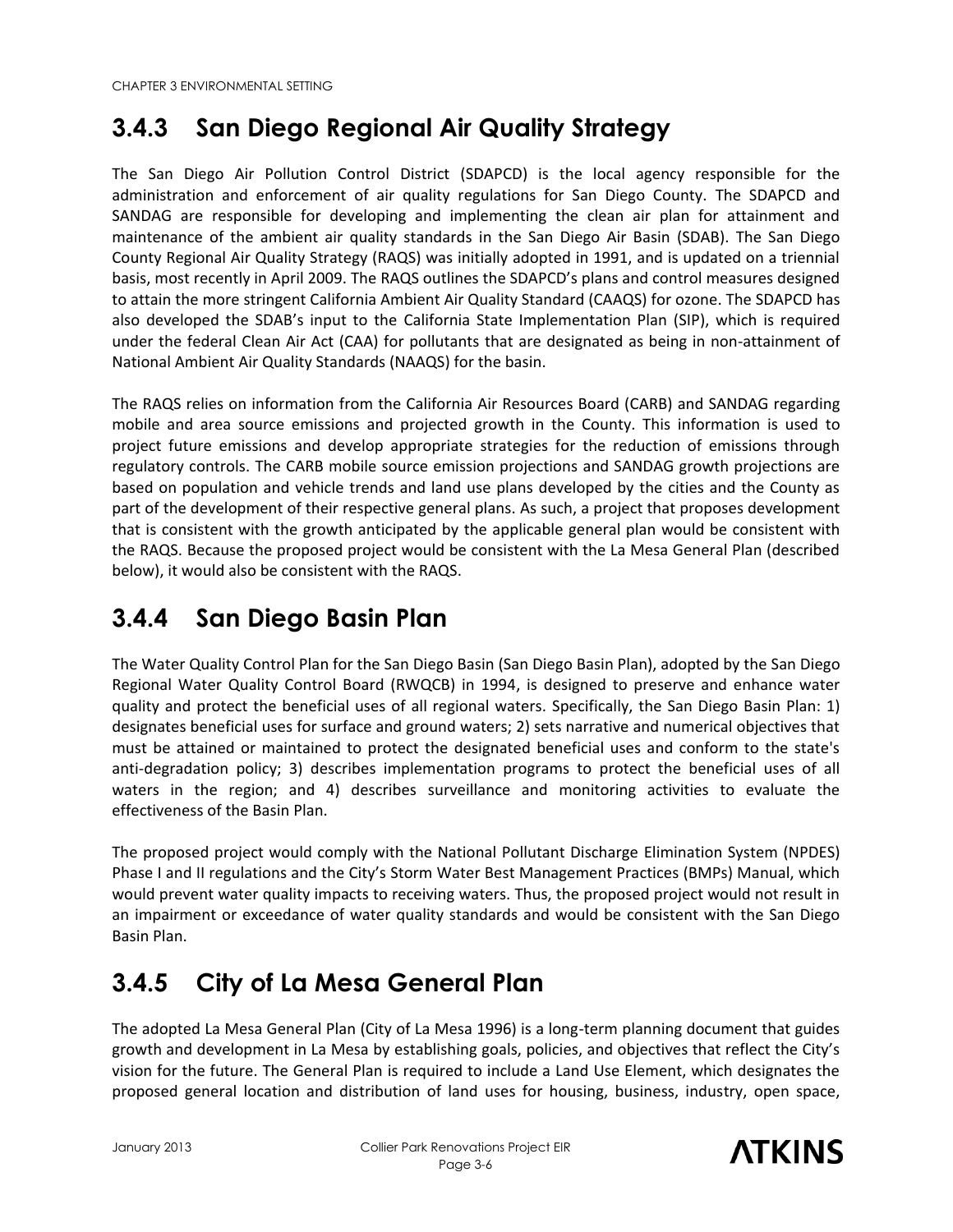education, public buildings and grounds, and other public and private uses of land. Other elements of the General Plan include the Circulation Element, Conservation and Open Space Element, Historic Preservation Element, Noise Element, Safety Element, Public Services and Facilities Element, and Housing Element. The consistency of the proposed project with respect to the specific elements of the General Plan is discussed in the various sections of Chapter 5, Existing Conditions, Impacts, and Mitigation, of this EIR.

The La Mesa General Plan land use designation for Collier Park is neighborhood park. The proposed project would be consistent with the General Plan because it consists of park improvements that would enhance the ability to utilize Collier Park for its intended recreational use, thereby encouraging the continued use of the property as a neighborhood park.

The City Council authorized a comprehensive update to the General Plan to be completed by the City's centennial celebration in 2012. The draft 2012 General Plan (City of La Mesa 2012), if adopted, would continue to designate Collier Park as a neighborhood park. In addition, the draft 2012 General Plan contains a Recreation and Open Space Element which discusses Collier Park and identifies citywide goals, objectives, and policies regarding public parks.

#### **3.4.6 City of La Mesa Parks Master Plan**

The primary purpose of the La Mesa Parks Master Plan (City of La Mesa 2012) is to identify park and open space improvements that will carry the City into the next century. The Parks Master Plan creates a roadmap for upgrades, expansions, and potential additions to the City's parks system to meet both current and future community needs for parks, open space, and urban respite areas that contribute to the public's health. It includes an overview of the existing parks and policies of the City, in addition to recommendations that will improve access to parks, improve park facilities, and identify funding sources to implement the plan.

The La Mesa Parks Master Plan recommends the following facilities at Collier Park to enhance the City's recreational opportunities: running or walking trail; tennis courts; horseshoes, shuffle board, or bocce courts; and an amphitheater. The proposed project would be consistent with Parks Master Plan because it would develop many of the recommended facilities at the park.

![](_page_6_Picture_7.jpeg)